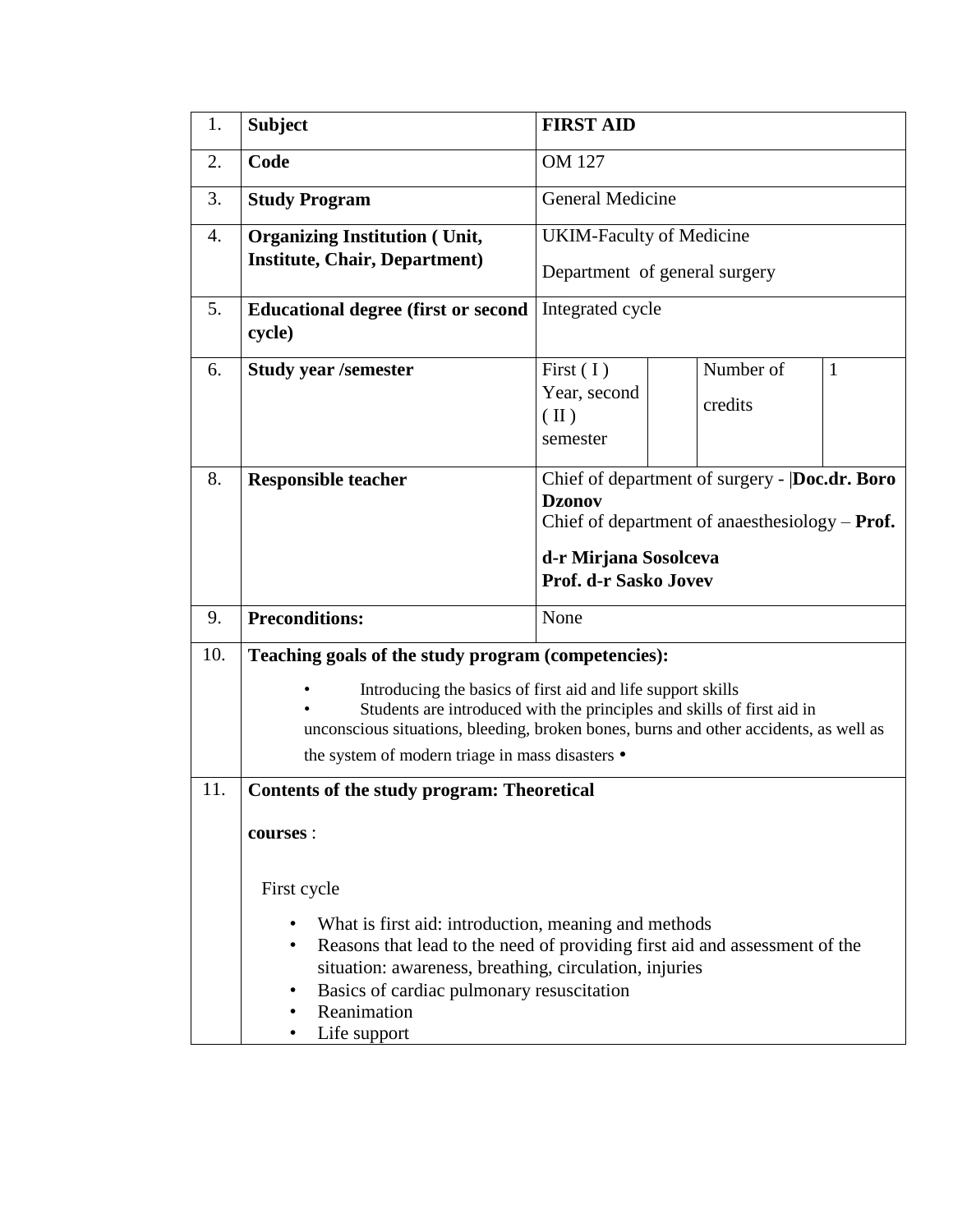|     | Asphyxia and other conditions of impaired breathing<br>$\bullet$<br>Poisoning<br>Other types of emergency situations<br>Aches                                                                                                                                                                                                                                                                                                                                                                             |      |                                                          |                                        |                     |  |  |  |
|-----|-----------------------------------------------------------------------------------------------------------------------------------------------------------------------------------------------------------------------------------------------------------------------------------------------------------------------------------------------------------------------------------------------------------------------------------------------------------------------------------------------------------|------|----------------------------------------------------------|----------------------------------------|---------------------|--|--|--|
|     | Second cycle<br>Wounds and bleeding<br>$\bullet$<br>Fractures<br>$\bullet$<br>Injuries on the muscle and joint surfaces<br><b>Burns</b><br>Bandaging and bandages<br>$\bullet$<br>Effects of low and high temperatures<br>٠<br>Procedures for major incidents – organization<br>$\bullet$<br>Blackouts.<br>٠                                                                                                                                                                                              |      |                                                          |                                        |                     |  |  |  |
| 12. | Methods of studying: Classes will be held in the form of a two-day intensive course.<br>The first day will be taught theoretical classes and practical exercises in groups on<br>reanimation phantom (3 class's theory and 4 classes' practical exercises). The second<br>day will be taught theoretical and practical exercises in surgery (taking care of<br>wounds, wounds, fractures and set.) (3 class's theory and 4 classes practical<br>exercises).<br>Discussion and consultation whit teachers. |      |                                                          |                                        |                     |  |  |  |
| 13. | <b>Total no. of hours:</b><br>30                                                                                                                                                                                                                                                                                                                                                                                                                                                                          |      |                                                          |                                        |                     |  |  |  |
| 14. | Distribution of the available time                                                                                                                                                                                                                                                                                                                                                                                                                                                                        |      |                                                          | 15 classes theory, practical exercises |                     |  |  |  |
|     |                                                                                                                                                                                                                                                                                                                                                                                                                                                                                                           |      |                                                          | 15 hours home studying                 |                     |  |  |  |
| 15. | <b>Type of educational</b><br>activity                                                                                                                                                                                                                                                                                                                                                                                                                                                                    | 15.1 | Lectures-theoretical<br>course and practical<br>teaching |                                        | 7 classes           |  |  |  |
|     |                                                                                                                                                                                                                                                                                                                                                                                                                                                                                                           | 15.2 |                                                          | Practice, seminars                     | Practice, 8 classes |  |  |  |
| 16. | Other types of                                                                                                                                                                                                                                                                                                                                                                                                                                                                                            | 16.1 |                                                          | Project assignments                    | hours               |  |  |  |
|     | activities                                                                                                                                                                                                                                                                                                                                                                                                                                                                                                | 16.2 | Individual tasks                                         |                                        | hours               |  |  |  |
|     |                                                                                                                                                                                                                                                                                                                                                                                                                                                                                                           | 16.3 | Home studying                                            |                                        | 15 hours            |  |  |  |
| 17. | <b>Assessment of knowledge:</b><br>points                                                                                                                                                                                                                                                                                                                                                                                                                                                                 |      |                                                          |                                        |                     |  |  |  |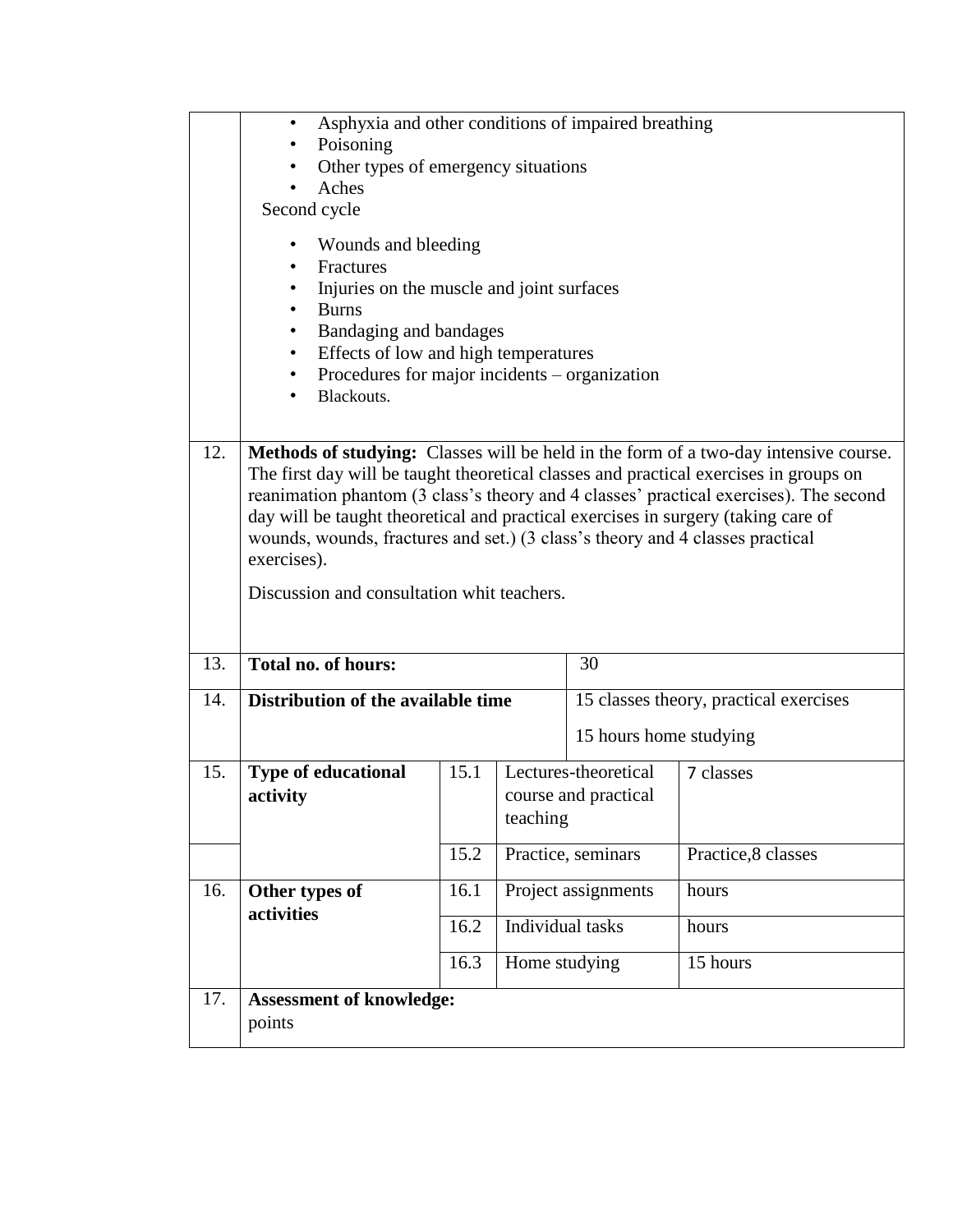|     | 17.1 |                      |                                                              |                                   |             |                                                           |  |
|-----|------|----------------------|--------------------------------------------------------------|-----------------------------------|-------------|-----------------------------------------------------------|--|
|     |      | <b>Tests</b>         |                                                              | Continuous tests                  |             | min.-Max.<br>$60 - 100$                                   |  |
|     |      |                      |                                                              |                                   | points      |                                                           |  |
|     |      |                      |                                                              |                                   |             |                                                           |  |
|     |      |                      |                                                              |                                   |             |                                                           |  |
|     |      |                      |                                                              | periodic evaluation of knowledge: |             |                                                           |  |
|     |      |                      |                                                              | 2 - written test                  | $min - max$ |                                                           |  |
|     |      |                      | $1_{-}$                                                      | Reanimation                       | $30 - 50$   |                                                           |  |
|     |      |                      | 2.                                                           | Surgery                           | $30 - 50$   |                                                           |  |
|     |      |                      |                                                              |                                   |             |                                                           |  |
|     |      |                      |                                                              |                                   |             |                                                           |  |
|     |      |                      |                                                              |                                   |             |                                                           |  |
|     |      | Final exam           |                                                              |                                   |             | If the student did not win a minimum score on one or both |  |
|     |      |                      | continuous controls, the student needs to approach the final |                                   |             |                                                           |  |
|     |      |                      | exam which represents one or two continuous checks that      |                                   |             |                                                           |  |
|     |      |                      |                                                              | are not passed                    |             |                                                           |  |
|     |      |                      |                                                              |                                   |             |                                                           |  |
|     |      |                      |                                                              |                                   |             |                                                           |  |
|     | 17.2 | Seminar              |                                                              |                                   |             | min. -                                                    |  |
|     |      | work/project         |                                                              | max. Seminar works                |             |                                                           |  |
|     |      | (presentation:       |                                                              |                                   |             |                                                           |  |
|     |      | written and oral)    |                                                              |                                   |             |                                                           |  |
|     | 17.3 | Active               |                                                              |                                   |             |                                                           |  |
|     |      |                      |                                                              |                                   |             |                                                           |  |
|     |      | participation        |                                                              |                                   |             |                                                           |  |
| 18. |      | Knowledge assessment |                                                              | up to 59 points                   |             | $5$ (five)<br>- F                                         |  |
|     |      |                      |                                                              |                                   |             |                                                           |  |

|     | criteria:                                                          | 60 to 68 points                                                                                                                                                                                                                                                                                                                                           | $6$ (six) E          |  |  |  |
|-----|--------------------------------------------------------------------|-----------------------------------------------------------------------------------------------------------------------------------------------------------------------------------------------------------------------------------------------------------------------------------------------------------------------------------------------------------|----------------------|--|--|--|
|     | (points/grade)                                                     | 69 to 76 points                                                                                                                                                                                                                                                                                                                                           | $7$ (seven) D        |  |  |  |
|     |                                                                    | 77 to 84 points                                                                                                                                                                                                                                                                                                                                           | $8$ (eight) C        |  |  |  |
|     |                                                                    | 85 to 92 points                                                                                                                                                                                                                                                                                                                                           | $9 \text{ (nine)} B$ |  |  |  |
|     |                                                                    | 93 to 100 points                                                                                                                                                                                                                                                                                                                                          | $10$ (ten) A         |  |  |  |
| 19. | Criteria for obtaining a<br>signature and taking the<br>final exam | Conditional criteria for assessment of knowledge:<br>To get a signature the student is required to attend the<br>theoretical, practical training and seminars and to gain<br>minimum scores<br>The assessment of the subject is formed according to<br>the table of estimates, based on the sum of points from all<br>activities, continuous inspections. |                      |  |  |  |
|     |                                                                    |                                                                                                                                                                                                                                                                                                                                                           |                      |  |  |  |